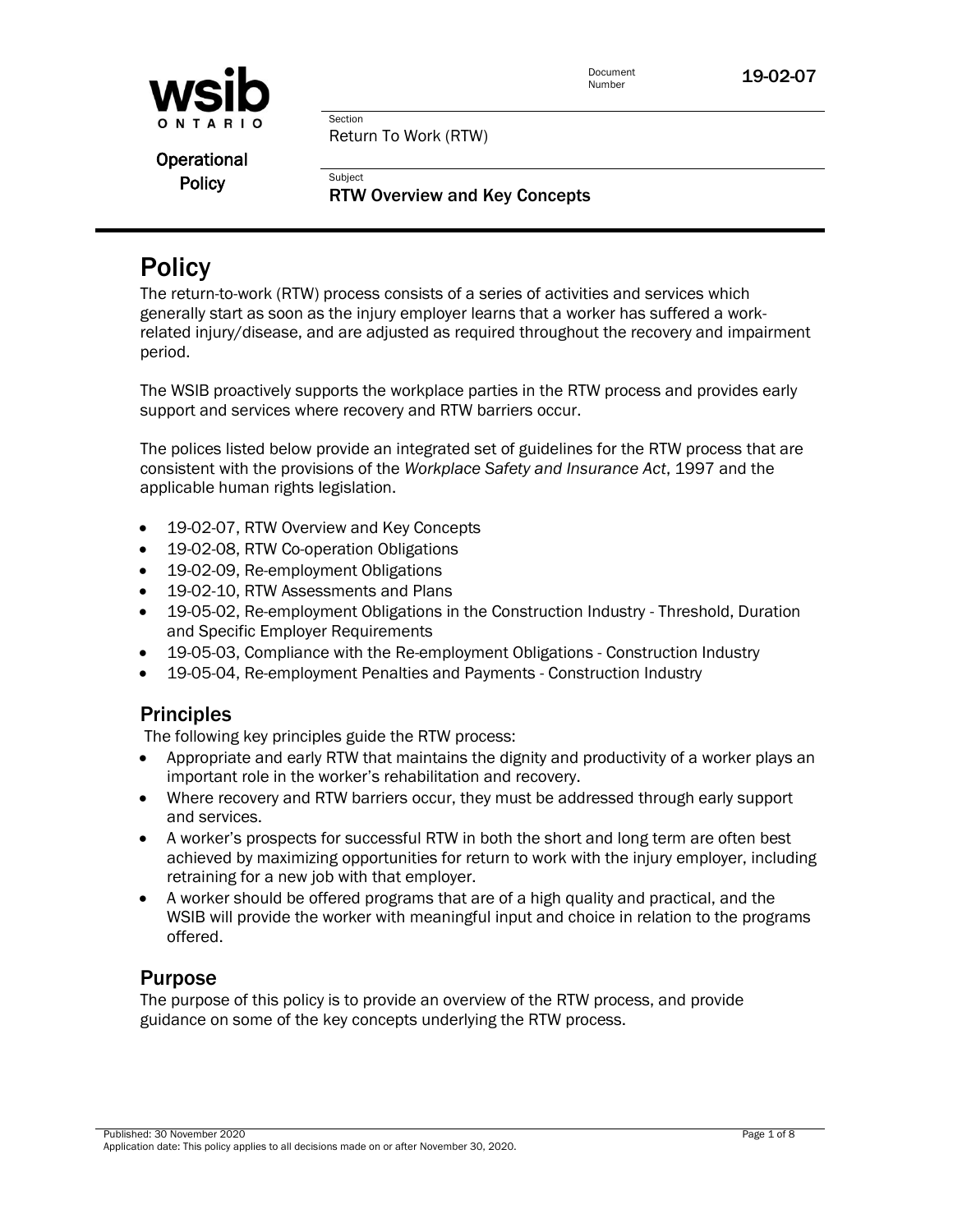

Return To Work (RTW)

Section

**Subject** 

Operational **Policy** 

RTW Overview and Key Concepts

# Guidelines RTW Overview

# Eligibility for RTW services

Workers may be eligible for RTW services when they are unable to return to their pre-injury job or require accommodations to return to their pre-injury job, due to their work-related injury/disease. This includes workers who do not lose any time from work but are performing accommodated work, and workers who incur lost time long after the date of injury, such as occupational disease cases, disablements, or recurrences.

# RTW goal

Every effort should be made to enable a worker's return to their pre-injury job (with or without accommodation). However, when that is not possible, priority should generally be given to other suitable RTW opportunities with the injury employer before consideration is given to new employment in the local or broader labour market.

The WSIB and the workplace parties (injury employer and worker) should strive to return the worker to a job that:

- they have the skills to perform (e.g., worker has appropriate level of computer literacy, language proficiency)
- is safe, productive, and consistent with their functional abilities (i.e., worker's physical/cognitive capabilities), and
- restores their pre-injury earnings to the extent possible.

The RTW opportunity selected for the worker must take into account any required accommodations, and may be adjusted as required throughout the worker's recovery and impairment period.

# Roles of the WSIB and workplace parties

The workplace parties are primarily responsible for planning the worker's RTW, identifying RTW opportunities, and identifying RTW issues in the workplace (e.g., barriers to accommodations).

The workplace parties have a duty to co-operate throughout the RTW process, see 19-02-08, RTW Co-operation Obligations. Injury employers must also comply with their re-employment obligations as applicable, see 19-02-09, Re-employment Obligations, and 19-05-02, Reemployment Obligations in the Construction Industry - Threshold, Duration and Specific Employer Requirements.

The WSIB's role is to support the workplace parties by providing health recovery support, education and advice, case management, accommodation assistance, dispute resolution, and ensuring compliance with co-operation obligations and re-employment obligations, if any.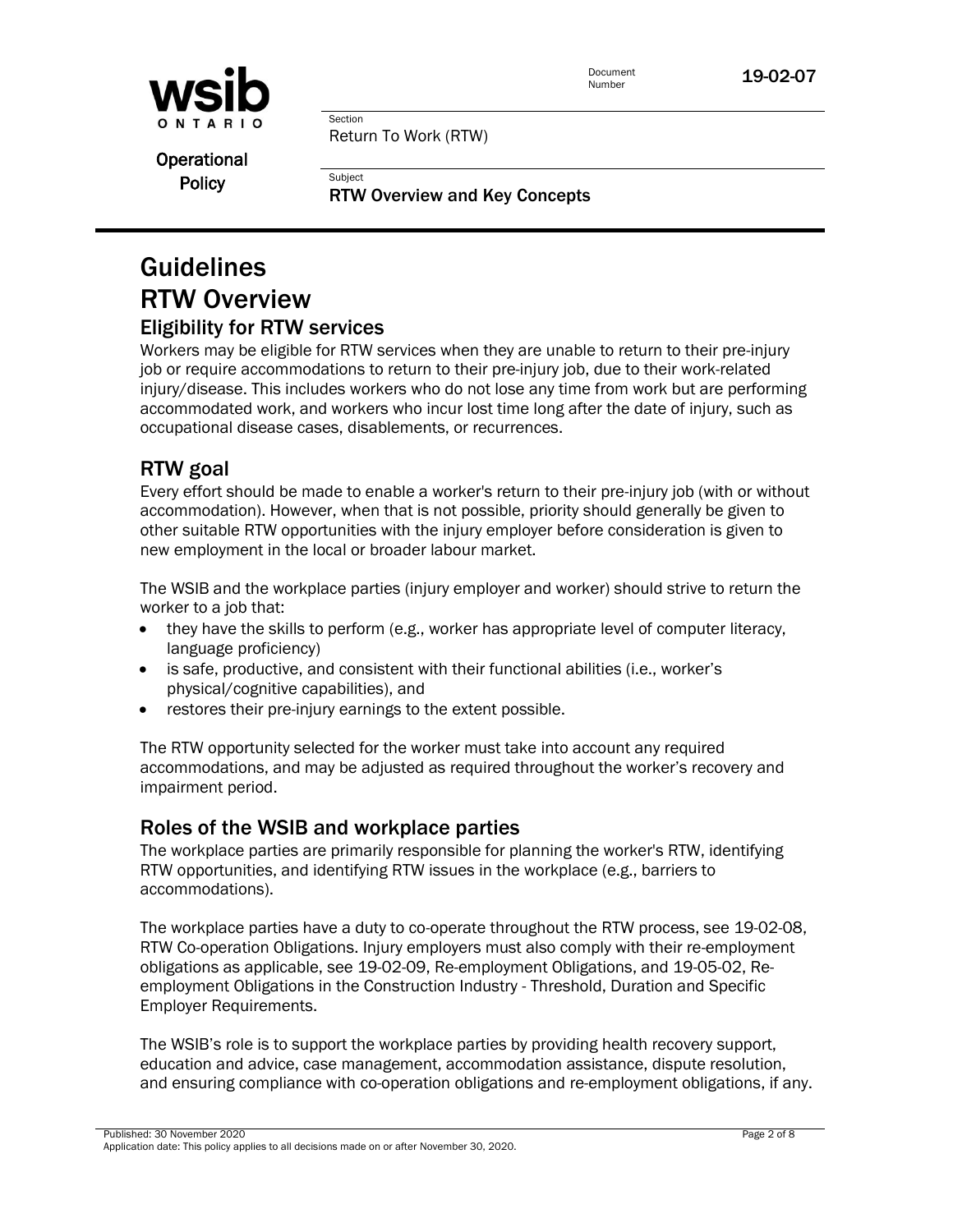

Return To Work (RTW)

Section

**Subject** 

Operational **Policy** 

RTW Overview and Key Concepts

## RTW assessments and plans

If there are challenges that impact the worker's return to work that the workplace parties cannot resolve on their own, the WSIB conducts a RTW assessment.

The RTW assessment is initially used to determine if the worker is, or will be, medically able to return to their pre-injury job (with or without accommodation) or to a new job.

Following the RTW assessment, if necessary, the WSIB develops a RTW plan that outlines the assistance and services the worker requires to enable their return to work.

The WSIB conducts the RTW assessment and develops the RTW plan in collaboration with the workplace parties/authorized representatives and, where necessary, the worker's treating health professional.

# Key RTW concepts

The following key concepts appear throughout the RTW policy suite.

## Determining a worker's ability to return to work

The worker's ability to return to work can be determined based on the workplace parties' exchange of relevant information regarding the worker's functional abilities, or through a decision by the WSIB, either on its own initiative or by request of either workplace party.

In some cases the workplace parties are unsure or unable to agree on whether the worker can return to some form of work. Either party can contact the WSIB, and the WSIB will:

- assist them to reach consensus on the issue, or
- make a determination as to the worker's ability to return to work, and
- promptly give the workplace parties written notice of the determination.

To determine whether the worker can return to work, the worker's functional abilities and limitations are compared to the demands of the particular job. Since the nature of the worker's impairment can change over time, the workplace parties and the WSIB monitor the worker's functional abilities to ensure that appropriate RTW activities occur at appropriate times.

Workers must notify the WSIB and the injury employer if their functional abilities change to ensure that appropriate RTW activities occur at appropriate times. This includes the employer attempting to provide suitable work that is available or, if appropriate, arranging a return to the essential duties of their pre-injury job. For more information about the obligation, see 22-01-02, Material Change in Circumstances – Worker and 19-02-08, RTW Co-operation Obligations.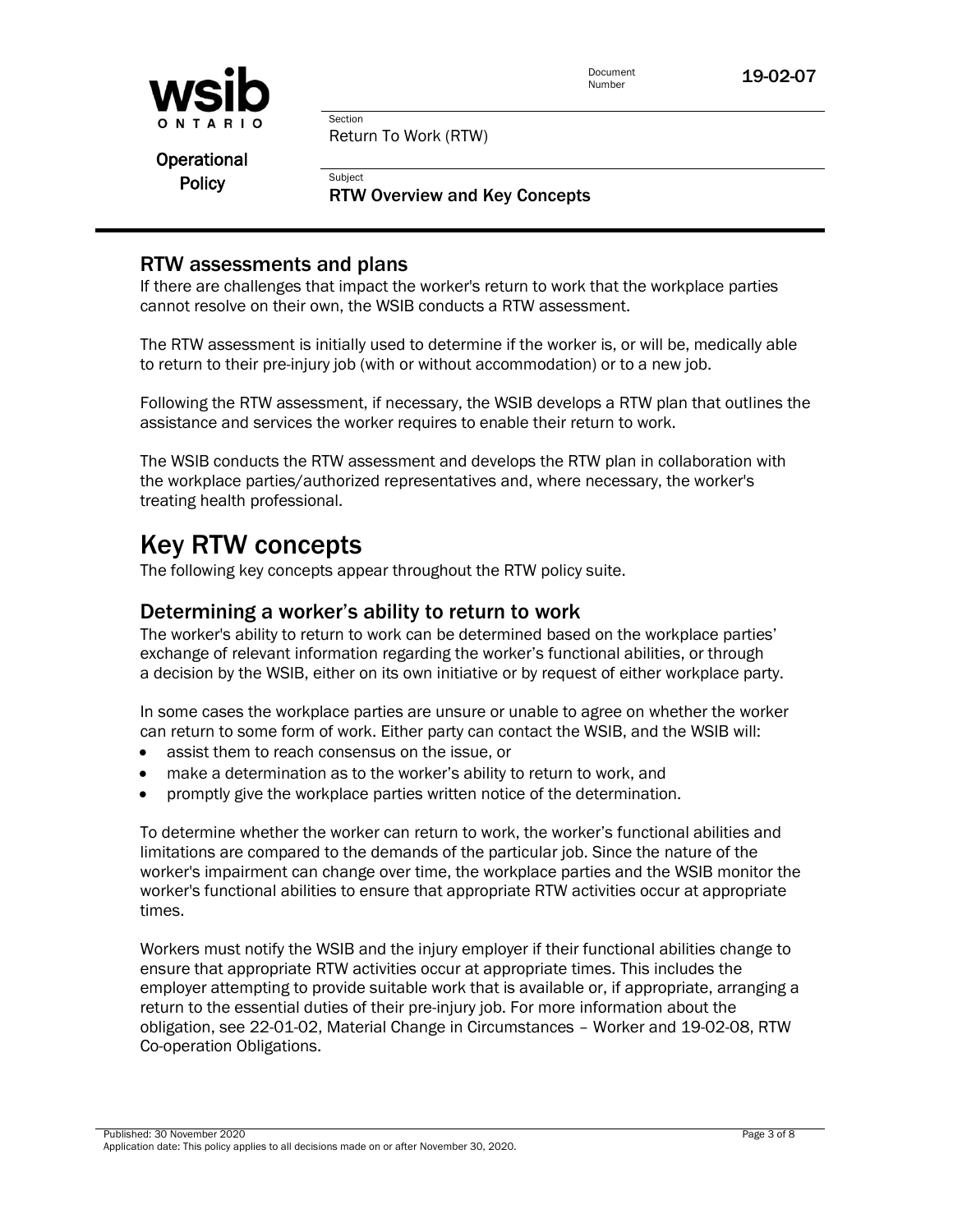

Return To Work (RTW)

Section

**Subject** 

Operational **Policy** 

RTW Overview and Key Concepts

# Functional abilities form (FAF)

The workplace parties can obtain written functional abilities information by using the WSIB's Functional Abilities Form for Planning Early and Safe Return to Work (FAF). The workplace parties may use a FAF to help determine a worker's ability to return to work, to identify suitable work that is consistent with the worker's functional abilities, and to identify work and/or workplace accommodation(s) that can be provided to enable or enhance certain abilities or mitigate limitations. While the FAF does not contain clinical or diagnostic information, its purpose is to highlight the worker's functional abilities and limitations.

When filing a claim for accidents on or after January 1, 1998 (including no lost time claims), the worker must give consent for their treating health care professional to disclose their functional abilities information to the injury employer to assist in RTW. See 15-01-03, Workers' Requirement to Claim and Consent.

#### Requesting a FAF

Upon request from the injury employer or worker, the treating health professional must complete the FAF and provide it to the workplace parties and the WSIB in a timely manner.

In some cases, more than one health professional may treat a worker (e.g., a general practitioner and a physiotherapist, two specialists). If the workplace parties believe that each health professional can provide useful functional abilities information, then each health professional may complete a separate FAF.

### Payment for FAF

The WSIB pays for the completion of the FAF, and does not limit the number of times a FAF is completed over the course of the worker's recovery. Health professionals are not permitted to charge workers for completion of the form. The payment is shown on the injury employer's accident cost statement.

The WSIB also pays for a completed FAF in claims that are pending or that are subsequently rejected. For more information, see 17-02-03, Payment of Clinical Assessments/Reports Requested for Adjudication.

If the treating health professional is employed by the injury employer, the employer must pay the costs for completing the form directly.

#### Using a form created by a workplace party

Workplace parties may decide to create their own form to obtain functional abilities information. If so, the injury employer must obtain a separate consent from the worker (on a non-WSIB form) and is responsible for paying the health professional directly.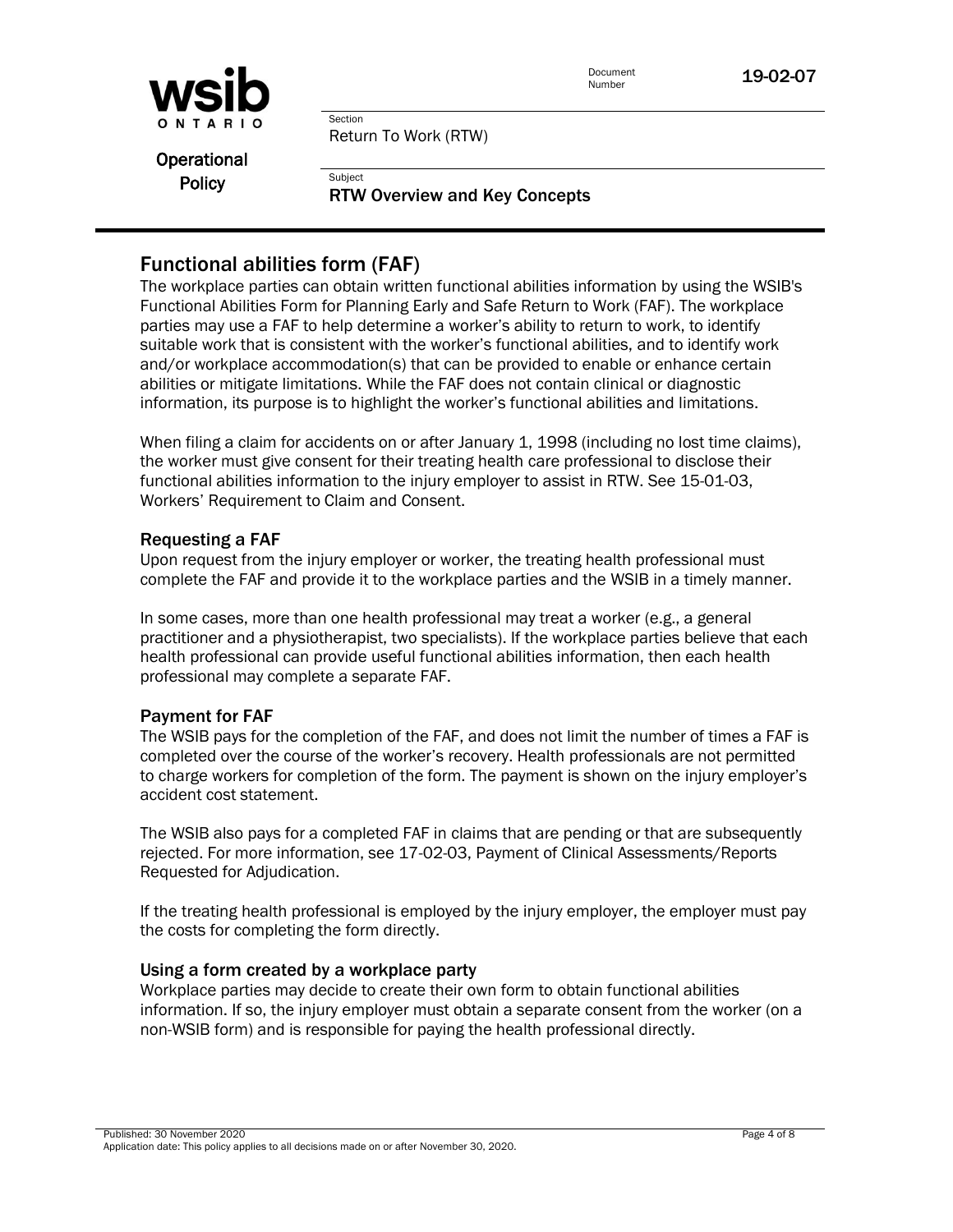

Return To Work (RTW)

Section

**Subject** 

Operational **Policy** 

RTW Overview and Key Concepts

# Suitable work

Suitable work means post-injury work that is safe, productive, consistent with the worker's functional abilities, and that restores the worker's pre-injury earnings, to the greatest extent possible.

### Safe

The following factors should be considered when determining whether post-injury work is safe:

- $\bullet$  The work does not pose a health or safety risk to the worker (e.g., should not cause reinjury or a new injury either physically or psychologically), to co-workers, or to third parties.
- The work is performed at a worksite that is covered by either the *Occupational Health and Safety Act* or the *Canada Labour Code.* If a worksite is not covered under these provisions, the workplace parties must satisfy the WSIB that they have taken appropriate steps to ensure that the workplace is safe (e.g., not-for-profit agency offices and a worker's permanent residence for work at home arrangements), and
- The worker has the functional ability to travel safely to and from the proposed worksite. To determine the worker's ability to travel safely, the following factors should be considered:
	- whether the worker's work-related injury/disease restricts their capability for safe travel, and
	- whether the mode of transportation the worker is required to use to travel to the proposed worksite poses a health or safety risk to them or to the general public.

Workers and injury employers are encouraged to jointly resolve expense issues relating to travel to work wherever possible. The basic premise is that workers should not incur additional travel expenses because the work-related injury/disease temporarily dictates a particular mode of travel.

### Productive

Productive work is work that consists of work tasks that provide an objective benefit to the injury employer's business, and are performed for the worker's entire work shift.

The general type of work tasks that can be expected to provide an objective benefit to the injury employer's business include, but are not limited to, tasks that:

- form part of the injury employer's regular business operation
- permit the worker to acquire new job skills
- generate revenue (aside from reducing WSIB costs), or
- increase business efficiency or lead to business improvements.

The term "work" is used broadly and may include the combining of tasks/duties that together may constitute temporary work, as well as short-term training programs that lead to a job with the injury employer.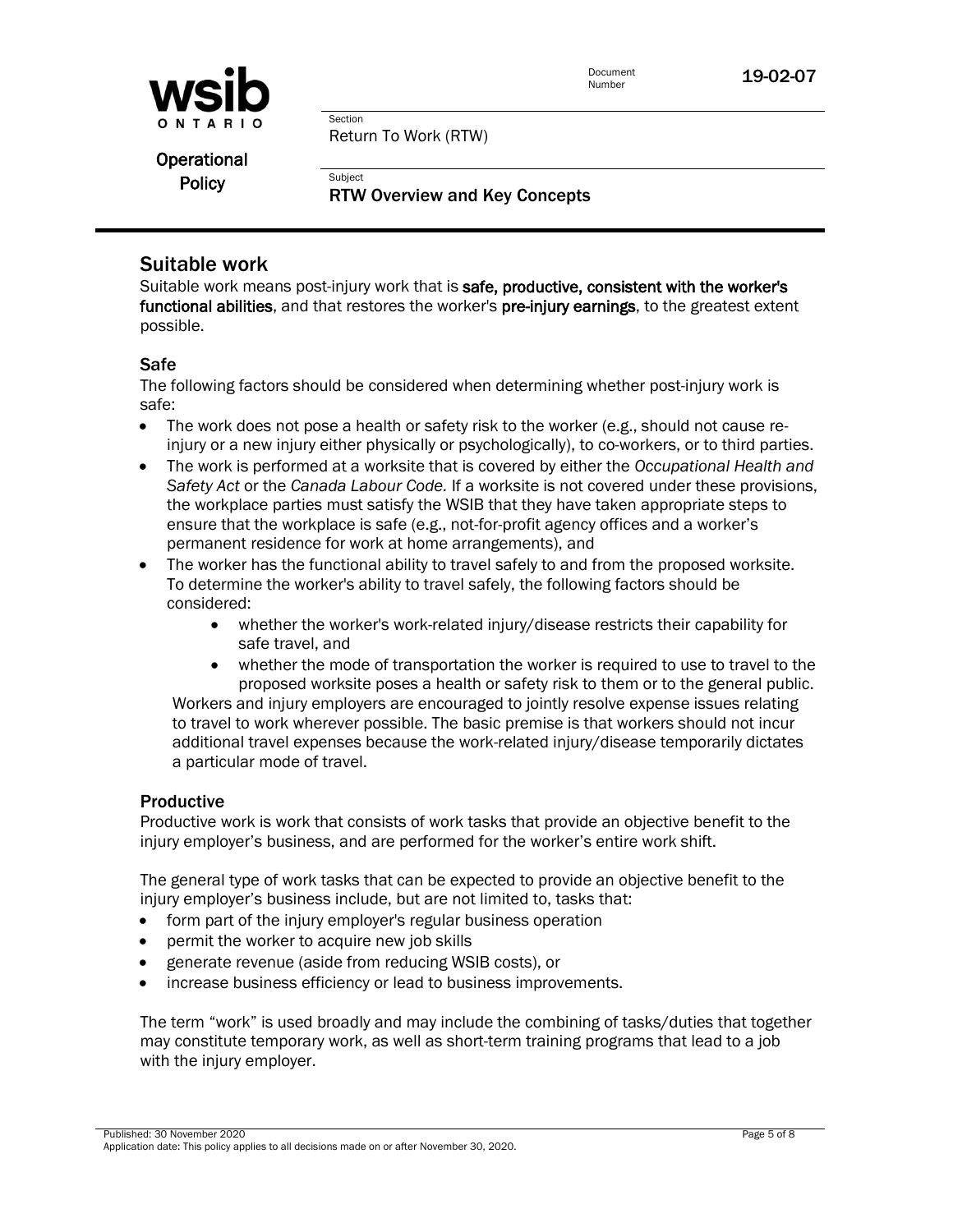

Return To Work (RTW)

Operational **Policy** 

#### RTW Overview and Key Concepts

#### Consistent with the worker's functional abilities

Section

**Subject** 

A job is considered consistent with the worker's functional abilities when the tasks and/or duties associated with the job can be performed within the reported physical/cognitive capabilities of the worker. Cognitive capabilities refer to a worker's mental alertness, reasoning, judgement or short-term memory - all of which may be impaired because of the work-related injury/disease, or because of medication used to treat the work-related injury/disease.

#### Restores the worker's pre-injury earnings

The worker's pre-injury earnings may refer to either the worker's average earnings at the time of the injury, or any appropriate recalculation of those earnings. For more information, see 18-02-01, Overview.

## Available work as it relates to the employer

Available work is work that exists with the injury employer at the pre-injury worksite, or at another worksite arranged by the employer.

The factors the WSIB examines to determine if suitable work is "available" at the pre-injury worksite, or at another worksite, include but are not limited to:

- whether a job vacancy has been posted, advertised or otherwise communicated, or
- evidence of hirings or transfers that occur on or after the date the worker is fit for suitable work.

In addition, when determining whether existing suitable work is available when offered at a worksite location that is not the pre-injury worksite, the WSIB considers factors, such as, whether:

- the distance to travel to an alternate worksite location is reasonable, taking into account both the mode(s) of travel available to the worker and the amount of travel that was required before the injury
- the worker's injury restricts their capability to travel safely, and
- the job offered at an alternate worksite is more suitable than work available at the preinjury worksite.

When determining if suitable work is available in a unionized environment, the WSIB strives to respect the terms of the collective agreement whenever possible. In certain circumstances, the WSIB may determine that to meet their obligations, the workplace parties may need to adapt or modify the operation of specific provisions of the collective agreement.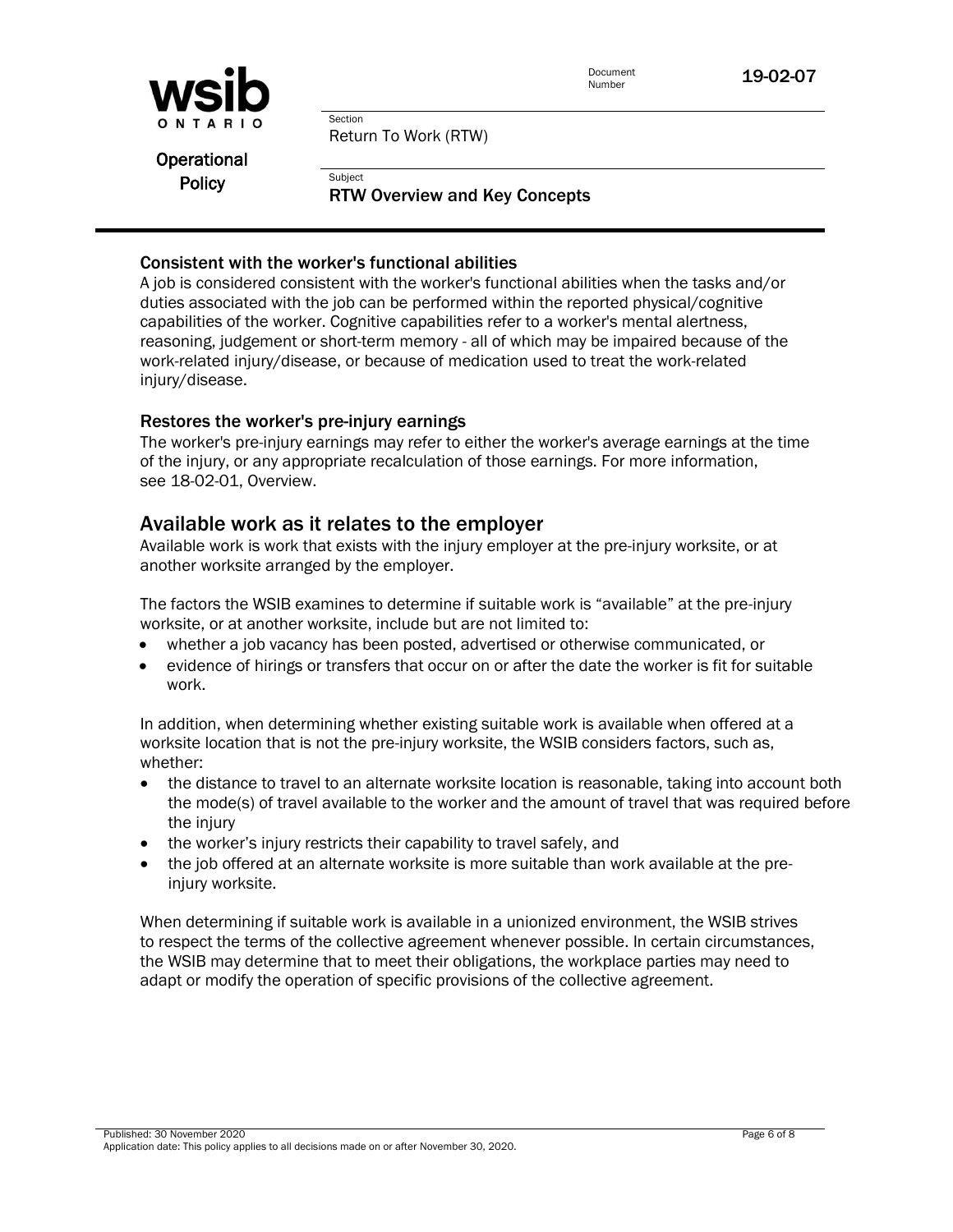

Return To Work (RTW)

Section

**Subject** 

Operational **Policy** 

RTW Overview and Key Concepts

## Accommodation

An accommodation can be a modification to the terms and conditions of the work or the workplace (e.g., reduced hours, provision of assistive devices) that results in a job that is consistent with the worker's functional abilities.

Accommodation is an individualized process and fact dependent, taking into account the nature of the work/workplace, the worker's abilities and limitations, and the essential duties and requirements of the worker's pre-injury job and other jobs with the injury employer.

#### Duty to accommodate

During the RTW process, employers and, when relevant, unions and workers are expected to comply with the *Ontario Human Rights Code*, and for federally regulated employers, the *Canadian Human Rights Act.* 

Injury employers with co-operation and re-employment obligations (if applicable) have a duty to modify the work to accommodate the needs of the worker to the extent of undue hardship. If the injury employer has control of the workplace, they also have a duty to modify the workplace as required by the worker, to the extent of undue hardship.

If a worker can perform the essential duties of their pre-injury job with accommodation, or if a job becomes available that can be made suitable through accommodation, and the accommodation does not cause the injury employer undue hardship, the employer must provide the accommodation to allow the worker to remain at or return to work. A worker's accommodation requirements may be temporary or permanent.

During the co-operation and re-employment obligation periods, injury employers may have accommodation requirements beyond the work-related injury/disease. Human rights legislation protects workers from discrimination on a number of grounds including disability, sex (pregnancy, gender identity), creed, ethnicity, family status and age.

#### Undue hardship

When determining what constitutes undue hardship, the *Ontario Human Rights Code* provides that consideration is given to:

- the cost of accommodation
- the health and safety needs of employees and/or customers, and
- any outside sources of funding that may be available to the injury employer.

If the injury employer believes that accommodating a worker would result in undue hardship, the employer is expected to provide supporting evidence to demonstrate this (e.g., a costbenefit analysis that includes the long-term financial impact if the claimed undue hardship is financial).